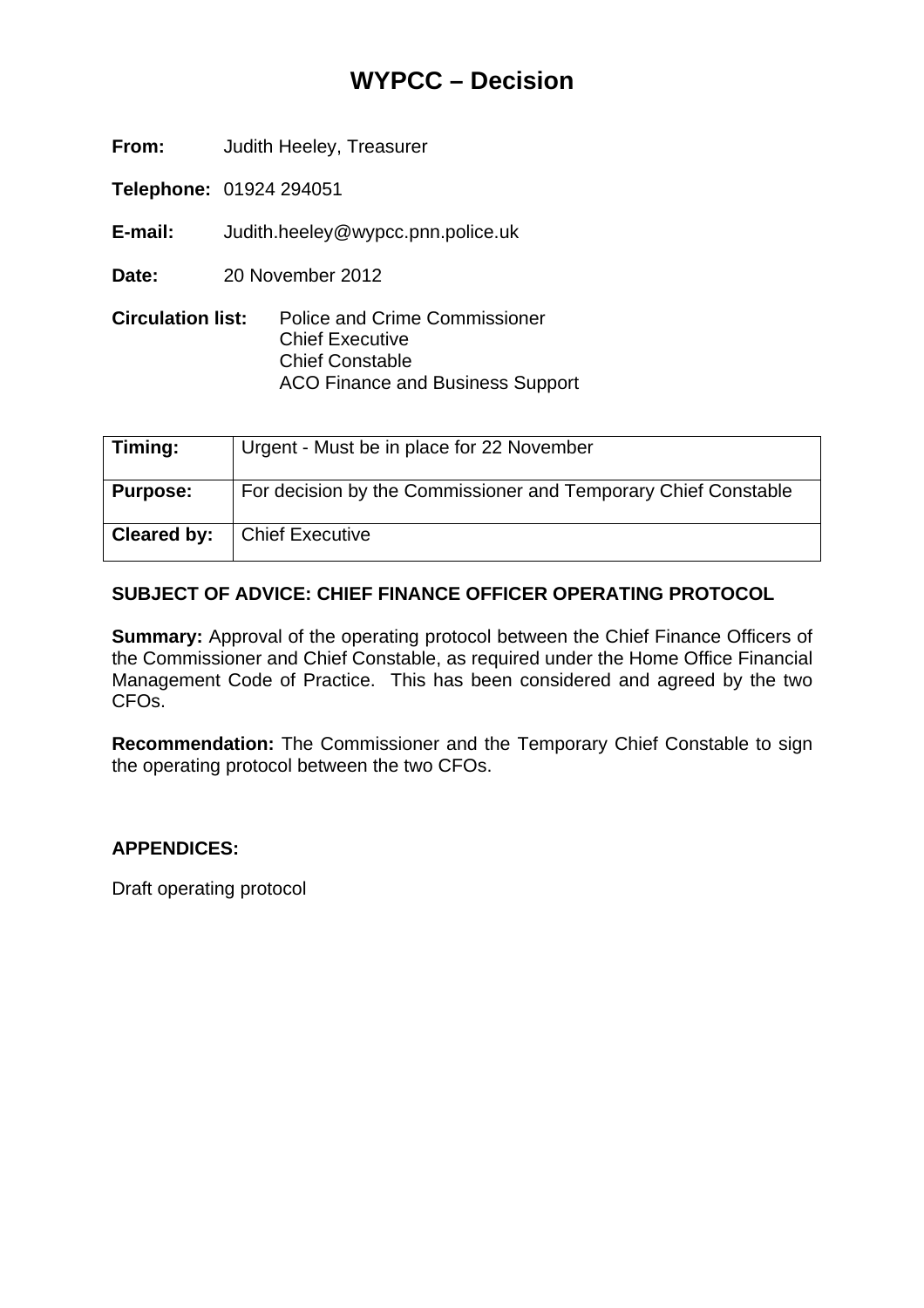# **OPERATING PROTOCOL BETWEEN THE CHIEF FINANCE OFFICER OF THE POLICE AND CRIME COMMISSIONER AND THE CHIEF FINANCE OFFICER OF THE CHIEF CONSTABLE**

### **Background**

This protocol has been written in response to the governance changes contained in the Police Reform and Social Responsibility Act 2011 (the Act) and the Home Office Financial Management Code of Practice for the Police Service of England and Wales ( FMCoP.), and draws heavily on the FMCoP.

Under the Police Reform and Social Responsibility Act 2011, the Police and Crime Commissioner (PCC) is required to appoint a Chief Finance Officer to be responsible for the proper administration of the PCC's financial affairs. The Chief Constable has an identical obligation to appoint a Chief Finance Officer responsible for the proper administration of the Chief Constable's financial affairs.

The statutory duties of both Chief Finance Officers are detailed below. These are largely the same and for this reason the FMCoP states (section 4) that :

*"An effective, cooperative and constructive working relationship between the two Chief Finance Officers is fundamental and is more likely to be achieved where communication and clarity of understanding are at their highest. Mutual understanding of and respect for each party's statutory functions will serve to enhance policing for local communities. It is expected that the principles of goodwill, professionalism, openness and trust will underpin the relationship and that all parties will do their utmost to make the relationship work."* 

### **Statutory Responsibilities and Financial Management Code of Practice Responsibilities**

The statutory responsibilities are set out in the Act, and are expanded upon in the FMCoP.

Section 4.1 of the FMCoP states that the Chief Finance Officer of the PCC is responsible for:

- ensuring that the financial affairs of the PCC are properly administered and that financial regulations are observed and kept up to date;
- ensuring regularity, propriety and Value for Money (VfM) in the use of public funds;
- ensuring that the funding required to finance agreed programmes is available from Central Government and Welsh Government funding, precept, other contributions and recharges;
- reporting to the PCC, the Police and Crime Panel and to the external auditor any unlawful, or potentially unlawful, expenditure by the PCC or officers of the PCC;
- reporting to the PCC, the Police and Crime Panel and to the external auditor when it appears that expenditure is likely to exceed the resources available to meet that expenditure;

NOT PROTECTIVELY MARKED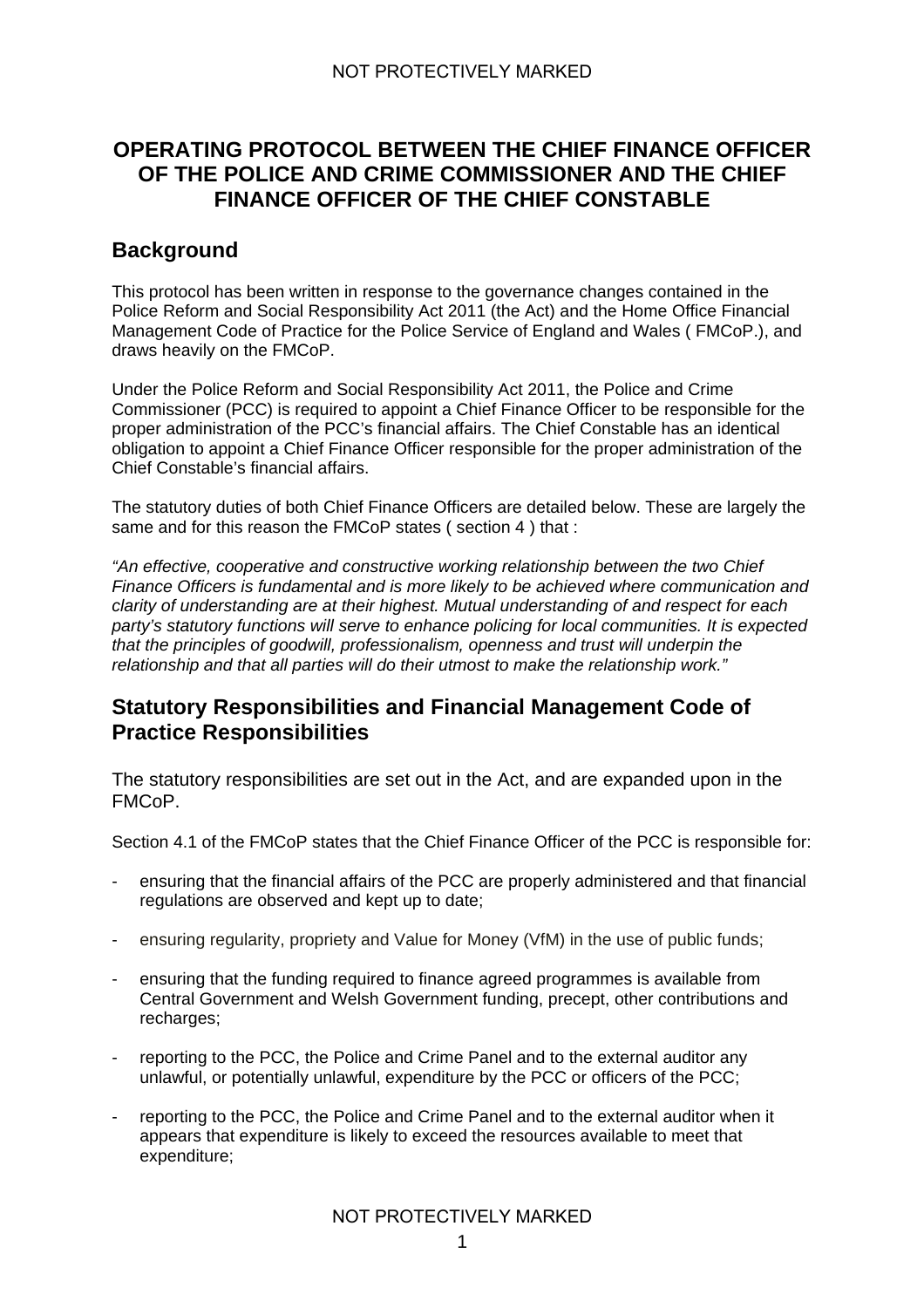- advising the PCC on the robustness of the budget and adequacy of financial reserves;
- ensuring production of the statements of accounts of the PCC;
- ensuring receipt and scrutiny of the statements of accounts of the Chief Constable and ensuring production of the group accounts;
- liaising with the external auditor;
- advising the PCC on the application of value for money principles by the police force to support the PCC in holding the Chief Constable to account for efficient and effective financial management; and
- advising, in consultation with the Chief Executive, on the safeguarding of assets, including risk management and insurance.

Section 4.2 of the FMCoP states that the Chief Constable's Chief Finance Officer is responsible for:

- ensuring that the financial affairs of the force are properly administered and that financial regulations drawn up by the PCC (developed in close consultation with the Chief Constable, the two Chief Finance Officers and the Chief Executive), are observed and kept up to date;
- reporting to the Chief Constable, the PCC and the external auditor, any unlawful, or potentially unlawful, expenditure by the Chief Constable or officers of the Chief Constable;
- reporting to the Chief Constable, the PCC and the external auditor when it appears that expenditure of the Chief Constable is likely to exceed the resources available to meet that expenditure;
- advising the Chief Constable on value for money in relation to all aspects of the force's expenditure;
- advising the Chief Constable and the PCC on the soundness of the budget in relation to the force;
- liaising with the external auditor;
- producing the statement of accounts for the Chief Constable; and
- providing information to Chief Finance Officer of the PCC as required to enable production of group accounts.

In addition to the precise roles stated above the FMCoP makes it clear that both post holders will, for their respective organisations : be a key member of the command / leadership team, assist in the development and implementation of strategy and be actively involved in addressing the financial aspects of all strategic business decisions. In addition they will lead the promotion and delivery of good financial management so that public money is safeguarded at all times and used appropriately, economically, efficiently and effectively and they must ensure that the finance function is resourced to be fit for purpose.

NOT PROTECTIVELY MARKED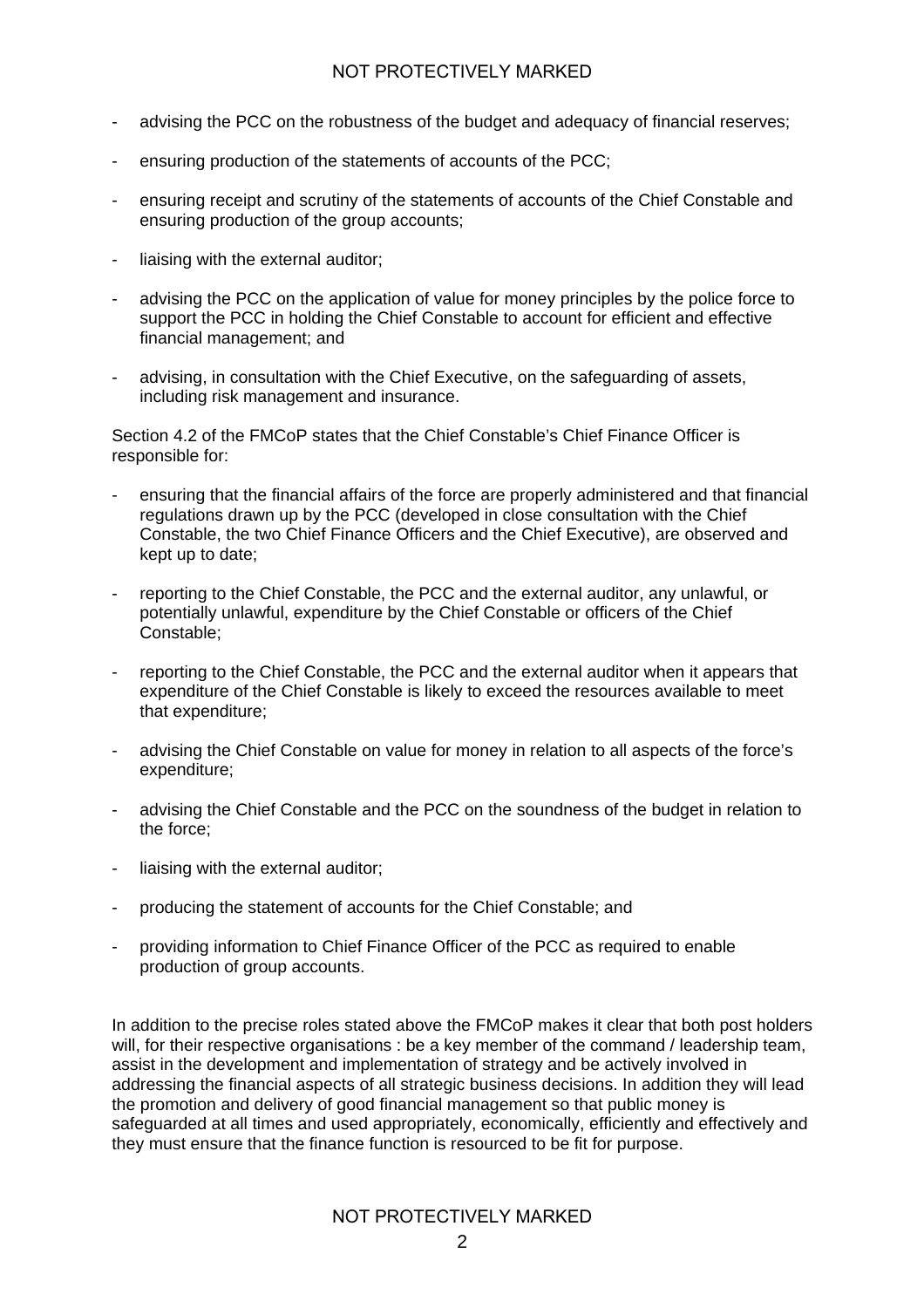# **Position within West Yorkshire**

The following protocols will apply within West Yorkshire

General Approach : as described in the FMCoP it is expected that the Chief Finance Officers will have a mutual understanding of, and respect for, each others statutory functions and that each will do their utmost to develop and maintain a constructive and effective relationship by embracing the need for goodwill, professionalism, openness and trust.

Exercise of statutory powers : each Chief Finance Officer has a personal fiduciary duty by virtue of their appointment as the person responsible for proper financial administration under the Police Reform and Social Responsibility Act 2011. These include requirements and formal powers to safeguard lawfulness and propriety in expenditure. Consequently it is agreed that if either of the Chief Finance Officers intends to exercise their statutory powers under section 114 of the 1988 Act, they should inform the other as soon as possible.

Internal Audit : as recommended by the FMCP the PCC and the Chief Constable aim to use a shared internal audit service to cover both bodies.

Policies and Procedures : The Chief Finance Officers will establish consistent operating processes to be followed by the PCC and Chief Constable. All individuals operating within those organisations will be required to adhere to the same financial standards and procedures. The CFOs will ensure that all processes and procedures are fully documented and subject to regular review. The CFOs will work jointly to ensure that partner agencies and joint delivery organisations meet agreed standards of financial practice.

Financial Reporting Between the Organisations : time consuming and complex bureaucratic financial reporting between the two bodies will be avoided.

Joint Reporting : where appropriate the two Chief Finance Officers will co-operate in producing joint reports, for example, in the area of financial planning where the PCC and the Chief Constable share a responsibility to provide effective financial and budget planning for the short, medium and longer term.

Attendance at meetings : there will be a requirement for PCC and Chief Constable representation at, for example, Audit Committee meetings. In normal circumstances this representation will be provided by the two Chief Finance Officers. In the absence of these officers the role will be undertaken by an officer nominated by the respective CFO. This may on occasion be either within the respective organisations or undertaken by one on behalf of the other.

Coverage for Absence – internal arrangements will be put in place to cover for the absence of either Chief Finance Officer. (This is intended to cover extended absence or leave rather than routine or short term unavailability). A formal delegation of decision making and authorisation level will be set out by each CFO. There will be no requirement for either Chief Finance Officer to formally cover the duties of the other. However it is understood that on occasions there may be joint working or shared knowledge on issues and it may be appropriate for information and views to be sought of the available CFO. This will be purely to obtain professional financial advice or background on specific issues of joint working.

Relationships between CFOs and key individuals : effective working relationships will be encouraged across and within each organisation. Action to undermine or challenge the respective roles will be actively challenged.

NOT PROTECTIVELY MARKED